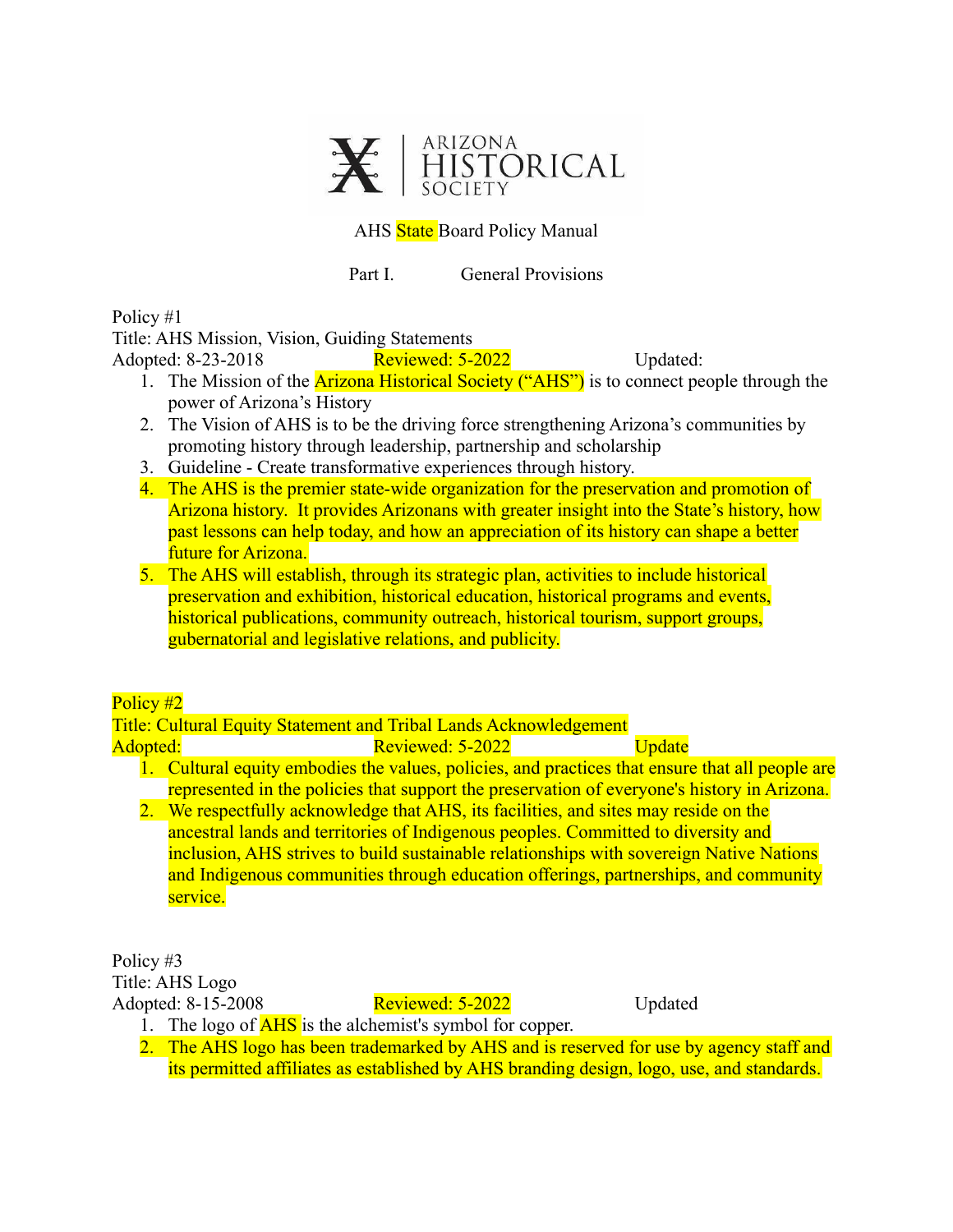Policy #4 Title: Policy Development

Adopted: Reviewed: 5-2022 Updated: 10-2019

- 1. The AHS will have policies related to (a) functions of the AHS State Board of Directors ("The Board") and the AHS Executive Director ("Executive Director"), (b) joint functions between the Board and Staff, and (c) functions of Staff. All policies shall be consistent with Arizona State law.
- 2. The Governance and Policy Committee of the Board is responsible for reviewing proposed policies or policy amendments for the Board and the Executive Director, and providing recommendations concerning those policies for consideration by the Board.
	- a. A proposed policy or a proposed amendment to an existing policy may be made by a standing committee or a Board member at any scheduled meeting of the Board.
	- b. Any proposed policy or policy amendment shall be referred by the Board President to an appropriate Board committee (or committees) for review and consideration, after which the committee(s) shall coordinate with the Governance and Policy Committee for review and consideration.
	- c. Once a proposal is provided to the Governance and Policy Committee, it shall review the proposal and provide a recommendation to the Board as soon as practical, preferably at the next regularly scheduled Board meeting.
- 3. Policies will be current in their reflection of Board decisions. Decisions upon which no subsequent decisions are to be based, need not be placed in policy.
- 4. Policies adopted by the Board shall be maintained by the Governance and Policy Committee and by the Board Secretary so there shall always be at least two updated copies of the document. Copies of those policies shall be periodically updated and provided to the Board. Copies shall be made publicly available via the AHS website or comparable virtual media.
- 5. Policies solely related to Staff must be consistent with Board policies but are the province of the Executive Director and generally will not require Board approval. Any such policies will be made available to the Board.

Part II. Chapters

Policy #5 Title: Chapters

Adopted: Reviewed: 5-2022 Updated: 1-28-2022

- 1. The Chapters of AHS are "designated historical organizations" under Arizona Revised Statutes § 41-821.D.2 for purposes of appointments to the Board by the Governor.
- 2. Each Chapter serves as an advisor to the Board on issues in its region and as a support group for the local historical organizations within its geographic region that are certified in accordance with these policies.
- 3. The Chapters of AHS report to the Board, not the staff of AHS, individual members, supporting groups, certified museums, or the public at large.
- 4. The Chapters have one mandatory responsibility to fulfill: providing nominees to the Arizona State Boards and Commissions to represent the Chapter on the Board.
- 5. Activities of local Chapters to the Board: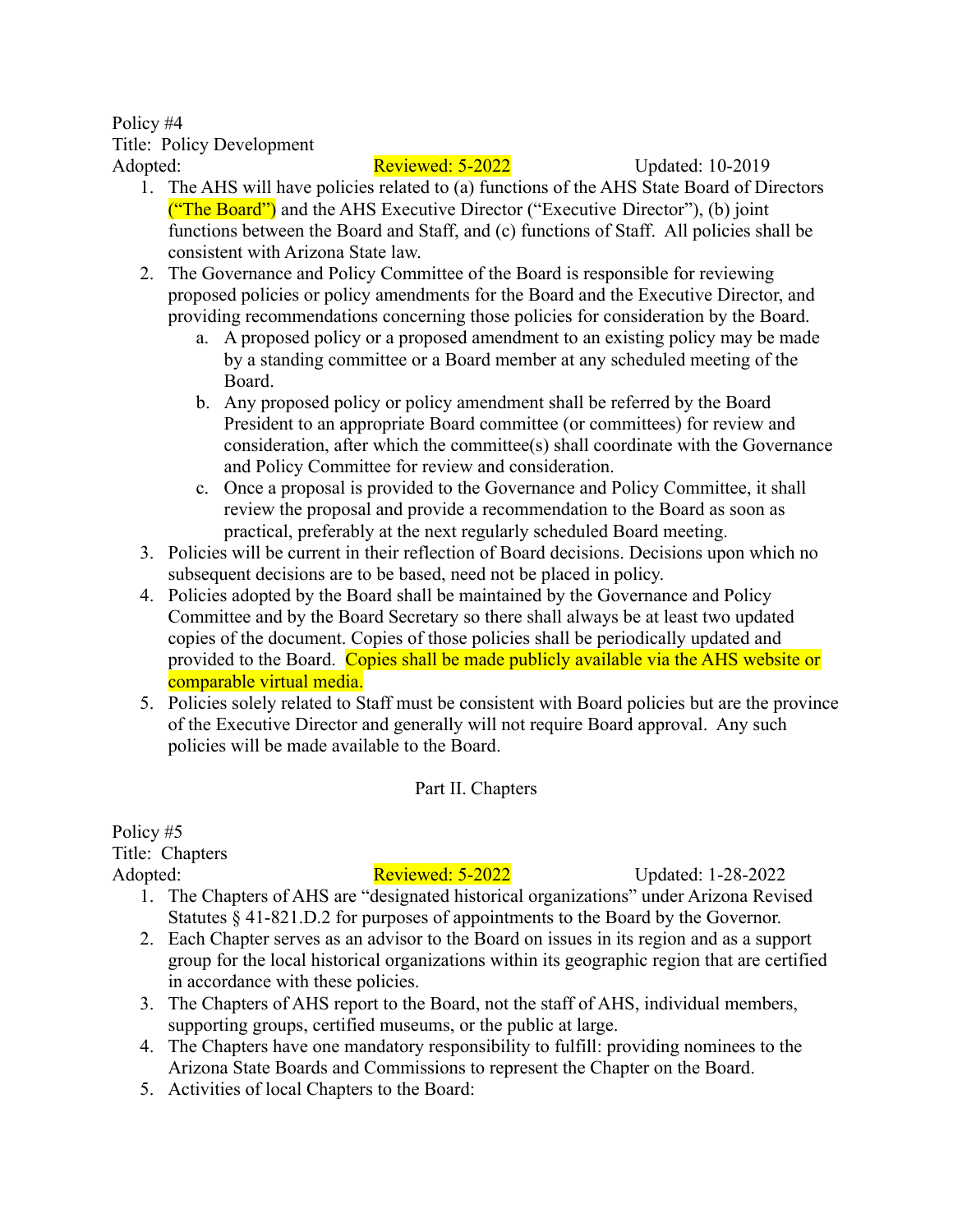- a. Local Chapters should be geographically focused in their mission and activities to their prescribed regions, counties, or areas. They serve as ambassadors of the Board and AHS to build and maintain stronger relationships with local historical organizations, certified museums, AHS members, and the public at large.
- b. Local Chapters should connect with the people and organizations of the community to promote AHS programs, events, and offerings, through such actions as gathering email addresses to add to the AHS contact list and recruiting potential members.
- c. Local Chapters should assist the Board and AHS in community events, such as fairs and festivals.
- d. Local Chapters should promote the activities, services, and profile of the Board and AHS at local service organizations (Rotary, Kiwanis, Soroptomist, etc.)
- e. Local Chapters should report to the Board on new connections with and the activities of local stakeholders, community organizations, historical societies, certified museums, AHS members, and the public at large.
- f. Local Chapters should host annual Chapter meetings to further promote AHS and strengthen local area membership and relationships.
- g. Local Chapters should only report or give presentations concerning the Board or AHS utilizing materials in accordance with and reflecting the standards of the Board and AHS.
- h. If uncertain about current policies, status, or activities, local Chapters shall seek clarification through either the Board or the AHS staff liaison, respectively.
- 6. Responsibilities of local Chapters to the Board:
	- a. Local Chapters shall observe Arizona State policies and procedures in compliance with Open Meeting Laws, including:
		- i. Local Chapters shall submit to the designated AHS staff liaison copies of their Meeting Agendas at least 48 hours and no later than 24 hours prior to the meeting. This 24 hour period includes Saturdays but excludes Sundays and any recognized State holidays.
		- ii. Local Chapters shall submit to the designated AHS staff liaison copies of their Meeting Minutes no later than 48 hours after the meeting. This 48 hour period includes Saturdays but excludes Sundays and any recognized State holidays.
	- b. Local Chapters shall report to the Board any changes to their membership or Chapter Board roster, with notices submitted no later than 30 days after a change in status.
	- c. Local Chapters shall report twice annually  $-$  by January 1 and July 1 on the health and current status of the Chapter to the Board or its designated AHS staff liaison.
	- d. Local Chapters are not responsible for fundraising on behalf of the Board or AHS.
- 7. Responsibilities of the Board through its proxy AHS, as a whole to local Chapters:
	- a. The AHS shall designate an AHS staff liaison. This person(s) may assist local Chapters in the creation and management of virtual meetings (e.g. Zoom)
	- b. The AHS shall update its online content to reflect Chapter Board members and activities, as well as any changes to Board Policies or Bylaws. All updates shall be made within prescribed Arizona State posting timelines.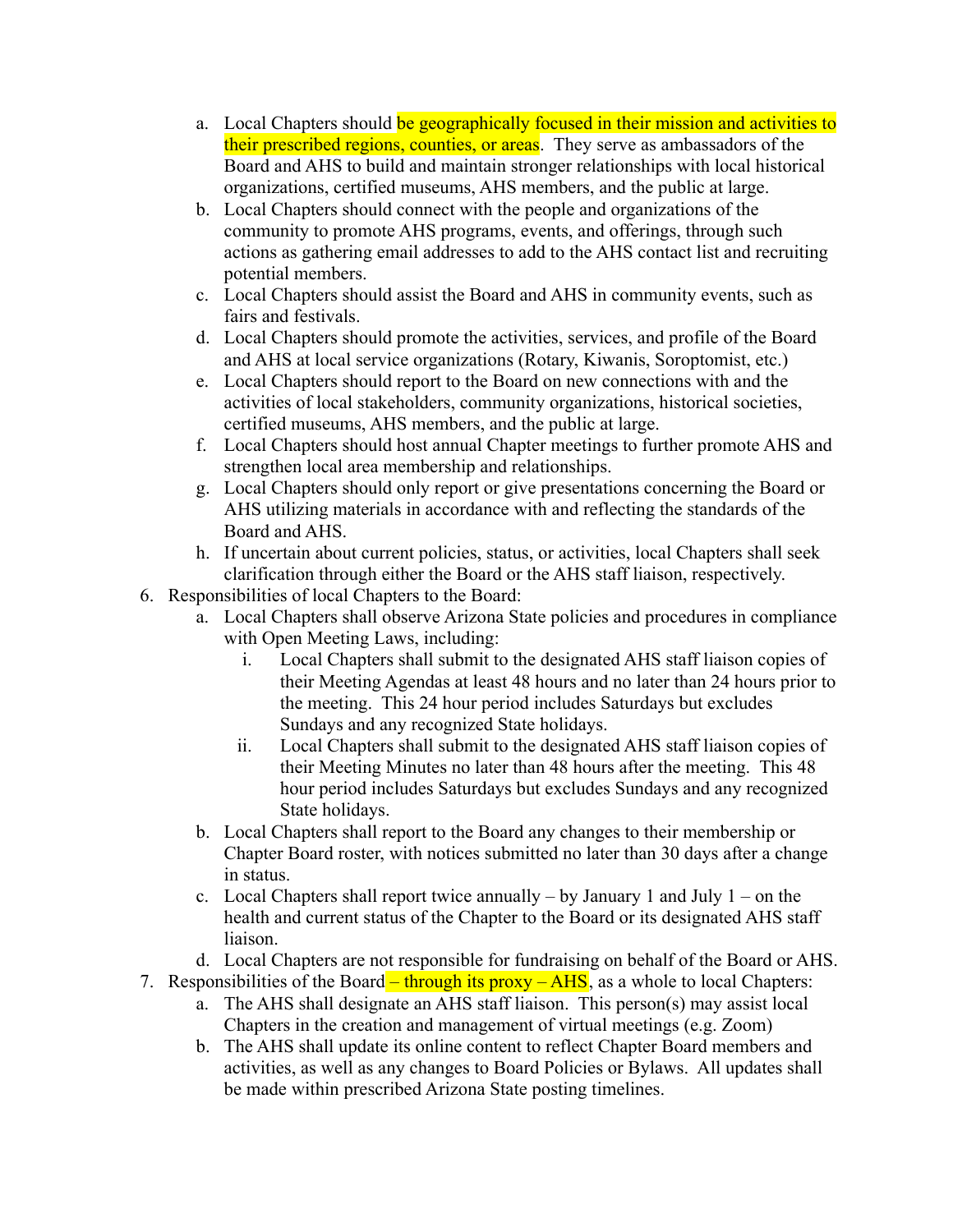c. The AHS shall obligate the AHS Marketing and Communications team to provide local Chapters with all relevant promotional materials and scripting for their use in community outreach and engagement.

# Policy #6

# Title: Board Composition and Appointments Adopted: The Reviewed: 5-2022 **Constant Updated:** Section 2012 2022

- 1. Effective July 10 2015, as provided by A.R.S. § 41-621, the term of service is four years. The governor shall appoint the nominees to serve for the term or, in the case of a vacancy, for the unexpired term in which the vacancy occurred.
- 2. Recruitment of Board members is generally ongoing year-round. Any individuals seeking to serve on the Board must apply through the Arizona State Boards and Commissions portal. With exception to nominations for Chapter appointments, nominations and applications may be submitted by anyone in the public at large; no candidate requires Board approval in advance of applying. The Board and/or its individual members may assist in the identification of potential candidates for either County Representative or At-Large positions, serving to refer them to the Arizona State Boards and Commissions for application.
- 3. The Board should strive to maintain a back-up pool of potential candidates.
- 4. The Chapters are responsible for recommending to the Arizona State Boards and Commissions their representatives to the Board. Arizona State Boards and Commissions will directly contact Chapters for their nominations to the Board via the online application portal. If the Chapter fails to submit a name(s) within 45 days of the request, the Board may provide a nominee for consideration.
	- a. The Chapter Representative to the Board shall communicate the respective needs, opportunities, and activities of AHS and the Chapter to the other. Their vote should reflect the interests and priorities of that chapter.
- 5. Arizona State Boards and Commissions tracks the terms of Board members and updates the Board roster, and makes this information available to the Executive Director and relevant Board members. The Executive Director is responsible for updating Board members as to their term status, and shall do so with reasonable, actionable notice.
- 6. Vacancies and term limits are monitored by the Board President and Executive Director. Arizona State Boards and Commissions notifies members directly when their terms will expire. It is the elective decision of those members to reapply.
- 7. Vacancies are confirmed only by the submission of a formal notice of resignation to both the Board and Arizona State Boards and Commissions. The resigning Board member is encouraged to assist in the identification of a replacement.

Part III. Officers

Policy #7 Title: Election of Officers Adopted: Reviewed: 5-2022 Updated:

1. The Officers of the Board are defined in **Article VII, Section I** of the AHS By-Laws. AHS members attending the Annual Meeting, either in person or virtually (as permitted), shall elect the Board's officers from the members of the Board. Proof of membership in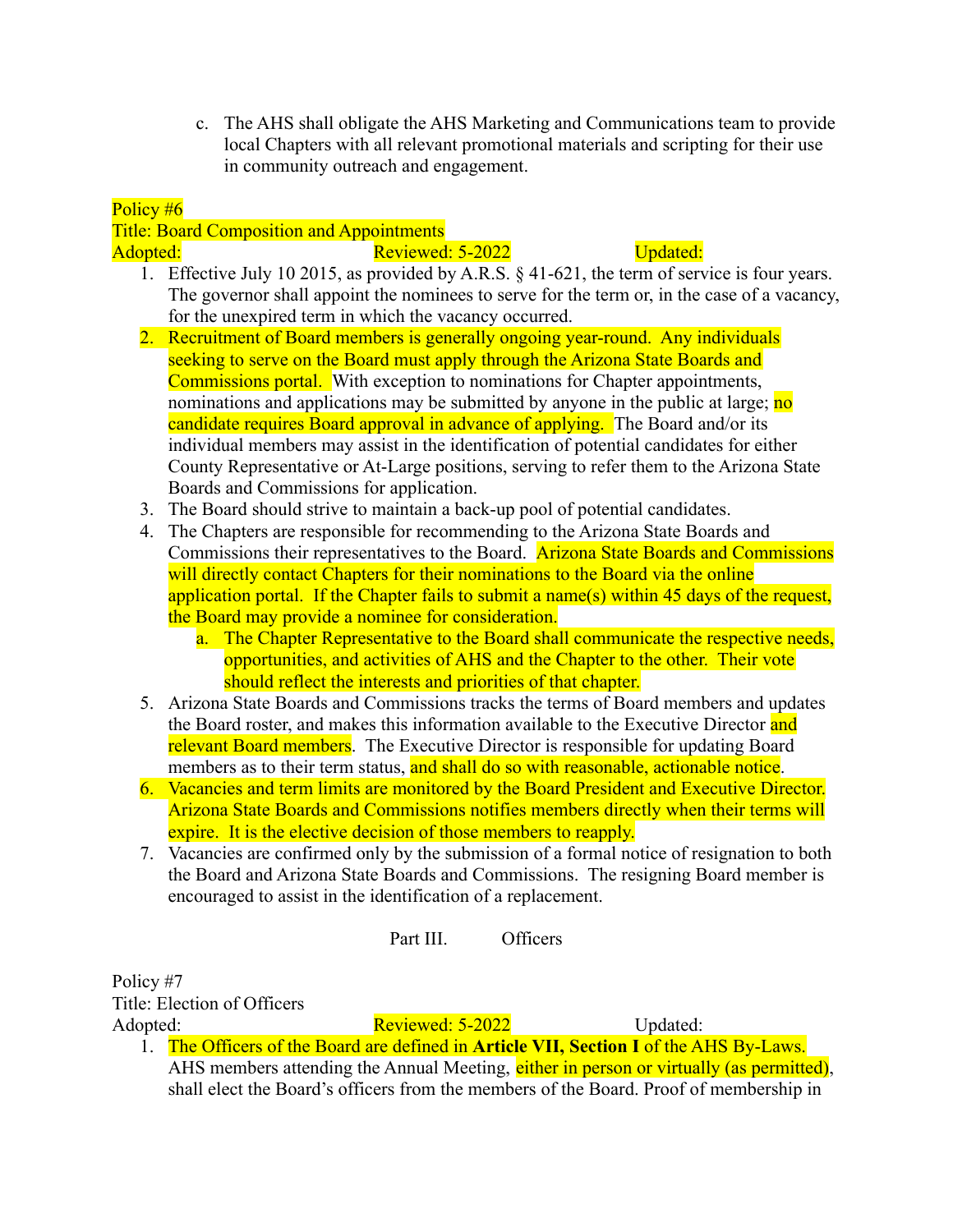AHS may be required for a person to vote. Voting by proxy shall not be permitted. The Board will present the members with a proposed slate of officers that will be compiled in accordance with the following procedures:

- a. Prior to the Annual Meeting, all Board members will be invited to place their name or the name of another Board member in consideration for a position as a specified officer.
- b. A person whose name has been proposed for an officer position is not considered a nominee until he or she agrees to run. Once that agreement is expressed, the person becomes a candidate.
- c. As necessary, the updated names of all the candidates shall then be presented to the membership for the vote.
- d. A secret ballot will be used for voting where there are two or more candidates for the same position but all uncontested positions may be conducted by voice vote. This vote may be conducted virtually, provided similar conditions for voter anonymity are maintained.
- e. A candidate need not be present to run for a position, but the individual must have agreed to be a candidate. Nominees and candidates may withdraw from consideration at any time.
- f. The winner shall be whoever secures a majority of the votes cast in their respective contest.
- g. If there are more than two candidates for an office and the winner fails to secure a majority of the votes cast, then a run-off election shall be held between the top two persons receiving votes.
- h. A designated proctor or the chair of the Nominating Committee will announce the results.
- i. Upon the announcement of the election results, the elected individuals immediately assume their positions.
- 2. If a vacancy occurs before a scheduled end-of-term limit, the other Officers of the Board shall be notified immediately. The Board shall nominate and elect a member of the Board to fill this officer's position until the next special or general meeting of the Members.

Part IV. Board Activities

Policy #8 Title: Board Activities Adopted: Reviewed: 5-2022 Updated: Code of Ethics

- 1. Introduction
	- a. The AHS is both a non-profit educational corporation and an agency of the state of Arizona. Accordingly, the members of the Board and its officers are subject to the "Code of Ethics for State Service" detailed in the State of Arizona Personnel Rules. Further, all officers and Board members of AHS are "fiduciaries" of the state of Arizona. The word **conveys** trust, confidence and good faith above and beyond the legal obligation as a basis of the relationship. This **premise** means that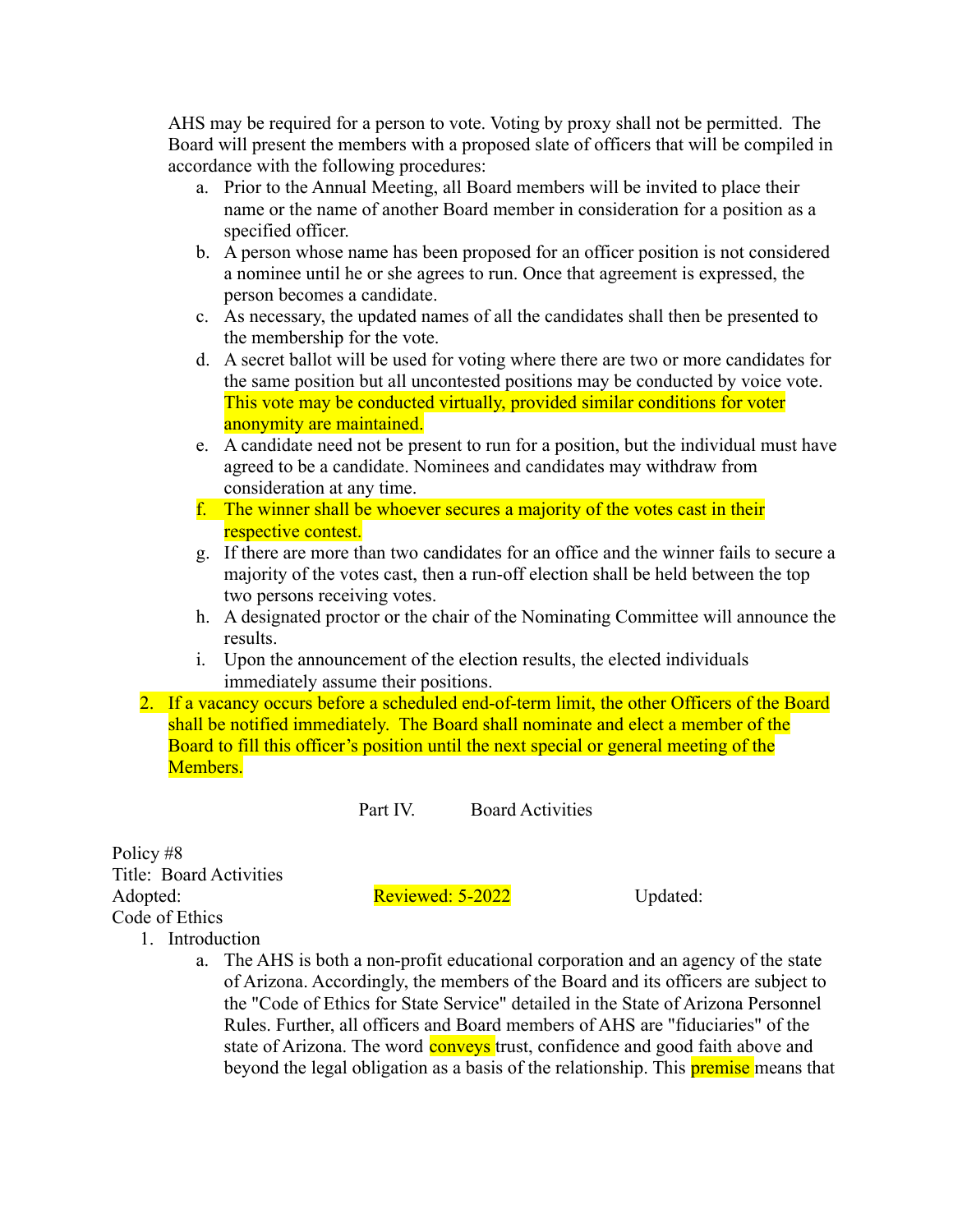in all activities pertaining to the business of AHS, the officers and Board members work primarily for the benefit of the state of Arizona and its people.

- b. Members of the Board each possess one (1) vote among a total of 25. No singular member of the Board enjoys a greater status or power of authority than the other, including Board-elected Officers.
- c. The Board is a governing board and is ultimately responsible for the AHS and for the protection and nurturing of its various assets, including the collections and related records, facilities, financial assets, and the well-being of the staff. The Board is obligated to ensure that best practices are followed in the care and management of its current and future assets, in support of the AHS's long-term viability. The Board is obliged to develop and define the policies of the AHS as they relate, complement and underscore the statutes and regulations of the state of Arizona. The Board must ensure that all the AHS's assets are properly and effectively used for the benefit of the state and the public.
- d. In fulfilling these obligations, the Board is obliged to adhere to an ethical code of conduct. Everyone, whether Executive Director, employee, or volunteer, should use the guidelines set forth in this code of conduct to focus their attention on ethical issues as they may arise.
- e. Individual Board members, employees, and volunteers are ethically obligated to ensure that they, or others on their behalf, do not violate the principles of the code of conduct code, and to ensure, as far as possible, that the acts of others do not place anyone connected with the AHS in a position of compromise.
- 2. General Deportment
	- a. Members of the Board and all AHS affiliates are expected to act with integrity and objectivity and in accordance with the most stringent ethical principles. They are expected to exercise independent professional judgment comparable with professionals in other disciplines. As **government-appointed servants of** a public institution, Board members are never completely separable from the institution.
	- b. Any institution-related action by an individual officer or Board member may reflect on the AHS or may be attributed to it. Board members must be concerned not only with the true personal motivations and interests as they see them, but also the way in which the public might construe such actions.
- 3. Conflicts of Interest
	- a. Board members should never abuse their official position. Board members must accept, as conditions of service, the necessary restrictions to maintain public confidence in the AHS and in the historical profession. Board members will not act in their individual capacities unless as expressly authorized by the Board. Board members will work for the AHS and not solely as an advocate for activities of sub-units of the institution.
	- b. Board members must maintain, in confidence, information regarding the AHS when that information is not generally available to the public. Board members will never take personal advantage of information available to them because of their board service. Should conflict develop between the needs of the individual and the institution, those of the AHS will, in all cases, prevail.
	- c. Board members shall conduct their activities, including those relating to immediate family members or business associates, in such a way that no conflict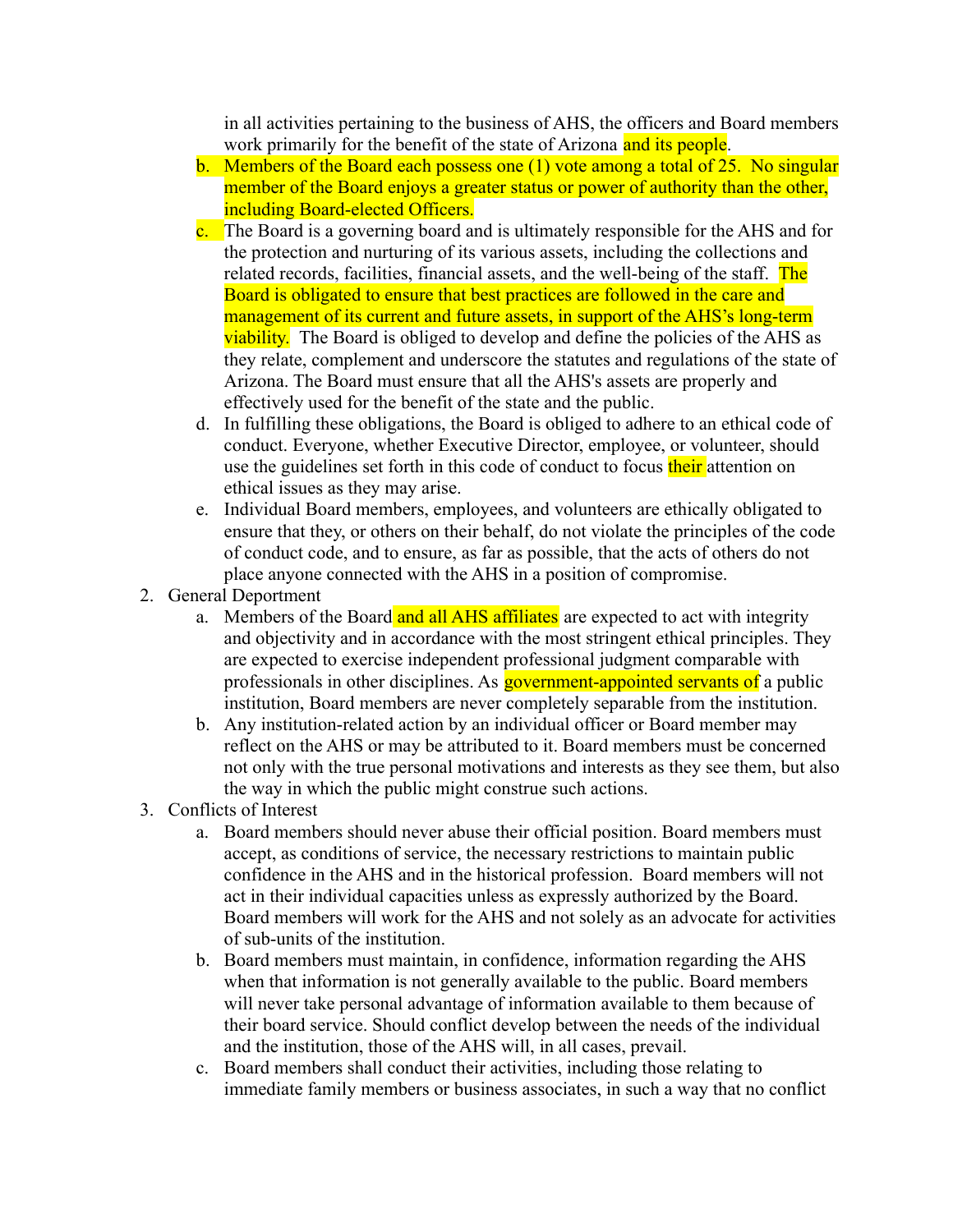will arise between the interests of the other entities and the policies, operations, or interests of the AHS.

- d. Board members seeking personal assistance from other staff, board members, or volunteers should not expect that such assistance will be rendered to an extent greater than that available to a member of the general public in similar circumstances or with similar needs.
- e. Board members will not accept gifts, favors, discounts, loans, other dispensation, or things of value that might accrue to them from other parties in connection with carrying out their duties for the AHS.
- f. Board members whose individual interests, or the interests of their immediate family members of business associates, conflict or appear to conflict with the interests of the AHS, shall make these interests a matter of record. The Board, by majority decision, will then determine the proper course of action in each individual case where there may be an actual or apparent conflict of interest.
- 4. Property of the Institution
	- a. Board members may only use the property of the AHS for official purposes and make no personal use of the collections, property or services in a manner unavailable to a member or the general public. They, or individuals who might act for them, will not acquire objects from the collections of the AHS, except when the object and its source have been advertised, its full history made available, and sold at public auction or otherwise clearly offered for sale in the public marketplace.
- 5. Personal Collections
	- a. Board members must disclose all circumstances regarding personal collections and collecting activities that parallel or compete with the collecting of the AHS.
	- b. Board members must not use any object that is part of the AHS's collection or under the guardianship of the AHS in their homes or for any other personal purpose.

Policy #9

Title: Board Standing Committees and Responsibilities

Adopted: 12-6-1996 **Reviewed: 5-2022** Updated: 3-22-2019 The following duties for have been established for the AHS's standing committees, in compliance with the AHS By-Laws. The members of the Board may propose and pass by majority vote the addition or removal of new standing committees, or the creation of temporary committees with prescribed operational timelines. Committees are charged with oversight of AHS operations and its best practices, in compliance with any/all Sunset Review recommendations.

#### A. The primary duty of all committees is to stay abreast of development in their assigned area of responsibility and recommend policy revisions to the Board.

- B. The assigned committee chair shall be responsible for staffing the committees with Board members.
- C. The Executive Director may, with the consent of the Board President, assign staff members to assist committees in performing their functions.
- 1. Executive Committee: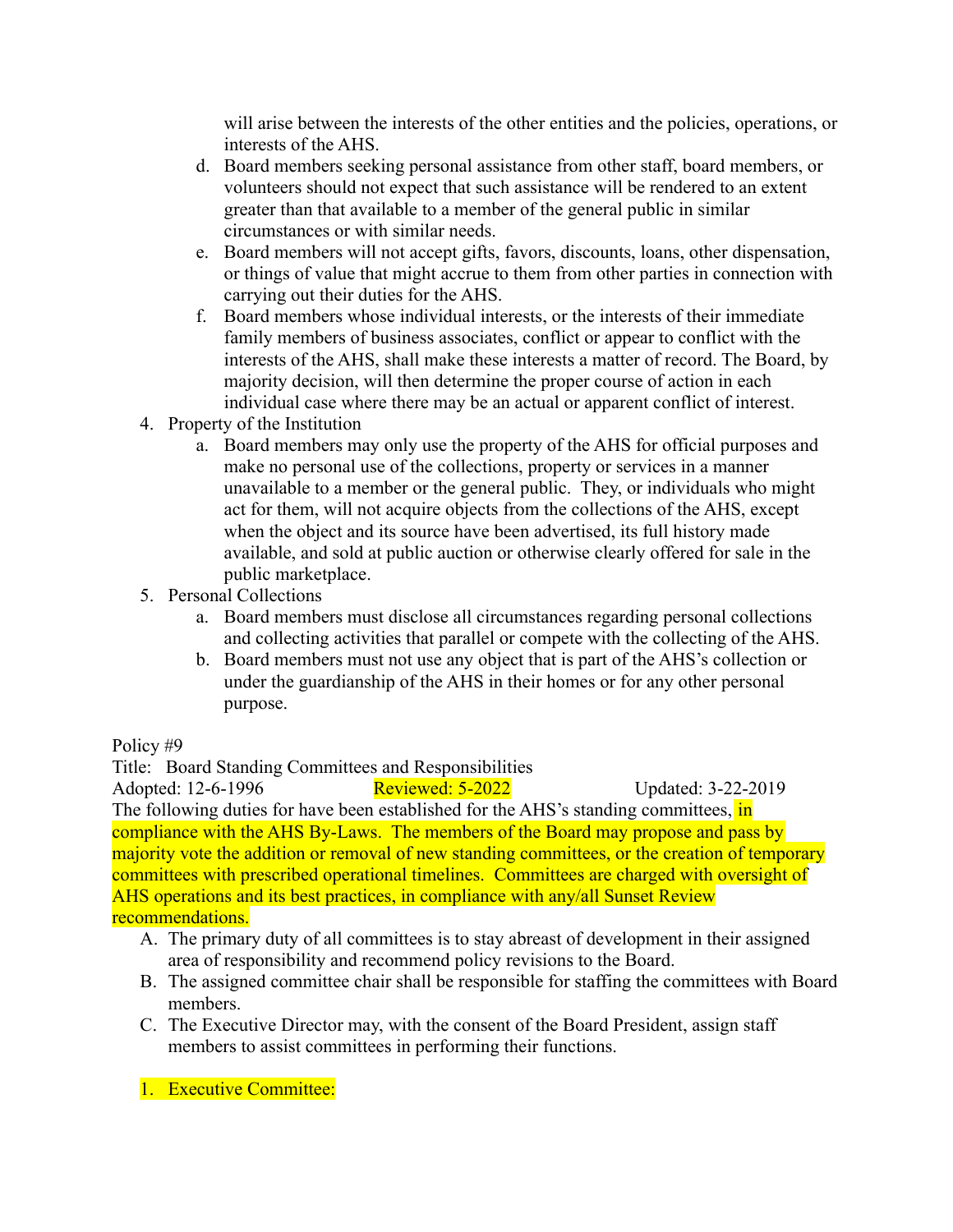- a. The Executive Committee shall be constituted of not more than ten Board members, including the Board President, Vice-President, Secretary, and Treasurer of the Society. If there is not an officer of the Society from a Chapter, that Chapter representative on the Board will serve on the Executive Committee.
- b. In the case of vacancies, the President shall appoint a successor to complete that term of that person from within the Board, subject to confirmation by the Board at its next meeting.
- c. The Executive Committee is responsible for the Board Orientation of new appointees.
- d. The Executive Director shall be an ex-officio, non-voting member of the Executive Committee
- e. The Executive Committee shall develop and refine specific performance measures by which the Executive Director can be adequately evaluated. The Executive Committee shall review and evaluate the performance of the Executive Director on an annual basis, and present its report to the Board for approval.
- 2. Library, Archives and Collections Committee ("LAC"):
	- a. The LAC shall provide information to the Board concerning the AHS's collections. The LAC shall review policies for collecting, accessioning, and deaccessioning AHS collections to the Board. The LAC shall coordinate and monitor board-approved policies with the Executive Director and appropriate Board Committees, as well as any LAC committees internal to AHS and its staff.
	- b. The LAC shall coordinate and track compliance with all Sunset Review recommendations.
- 3. Finance Committee:
	- a. The Finance Committee is responsible for oversight of the financial policies of AHS, to review the annual budget as drafted by staff and to make recommendations to the Board.
	- b. The Finance Committee recommends to the Board all financial concerns or considerations that the committee deems of such significance.
	- c. The Finance Committee shall ensure AHS' compliance with the financial statutes and regulations of the State of Arizona, including tracking Sunset Review recommendations and compliance.
	- d. The Committee shall consist of the Board Treasurer, who shall be the Chair, and such other members of the Board as are deemed necessary.
- 4. Governance and Policy Committee:
	- a. The Governance and Policy Committee recommends to the Board revisions, deletions, and/or additions to the AHS's Bylaws and Policies and shall be responsible for keeping such revisions, deletions, and/or additions in compliance with the laws of the State of Arizona. Arizona Public Meeting Law requires that proposed changes to Policies be given public notice 10 days in advance, and 30 days for proposed changes to Bylaws.
	- b. Any proposed policies and revisions to existing policies shall, under normal circumstances, be referred to the Governance and Policy Committee.
	- c. Suggestions for additions or revisions to Bylaws and Policies may be submitted by any member of the Board.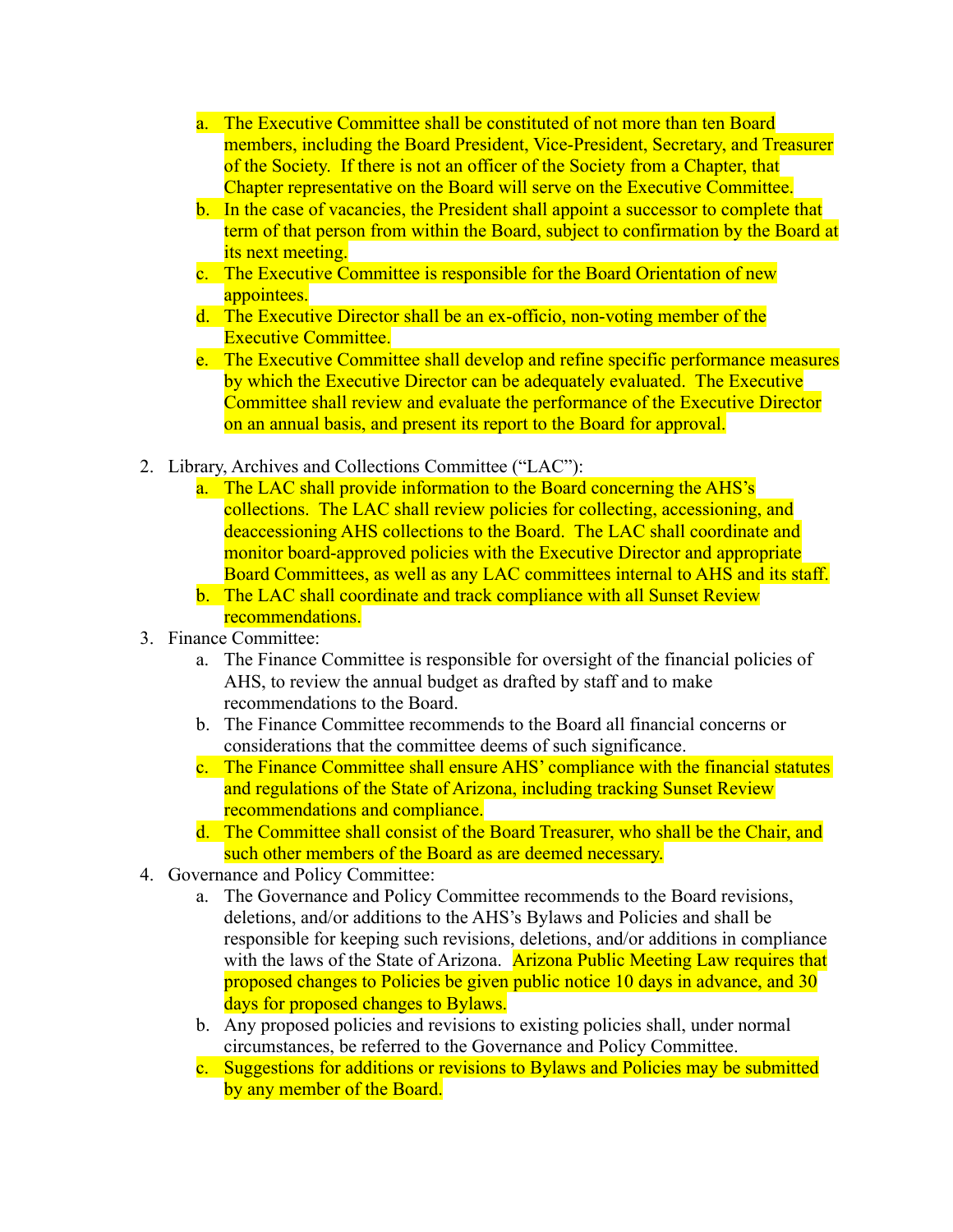- d. The Governance and Policy Committee has the authority to review Chapter charters and Chapter bylaw revisions, deletions, and/or amendments to assure accordance with AHS Bylaws and Policies and compliance with the laws of the State of Arizona.
- e. The Governance and Policy Committee will review and evaluate State of Arizona Audits and Reports that involve the AHS's governance or organizational structure and make recommendations to the Board as and when necessary.

# 5. Publications Committee:

- a. The Publications Committee has been dissolved; its function of promoting a publication program through AHS has been replaced by a 2022 contract with the University of Arizona Press. Please see the extensive, related discussions in the Board meeting minutes of 4/16/22 and Executive Committee meeting minutes of 4/25/22.
- 6. Property and Building Committee:
	- a. The Property and Building Committee provides the Board with recommendations on matters relating to all real property of the AHS, and recommends action regarding acquisition, management, renovation, repair and disposition of such real properties and improvements.
- 7. Nominating Committee:
	- a. The Nominating Committee nominates members of the Board to fill Officer positions, to be elected at the annual meeting of the Members of the AHS. Nothing herein shall prevent nominations for Officer positions from the floor at the annual meeting of the Members of the AHS.
	- b. The Nominating Committee may identify candidates and encourage their application to the Arizona State Boards and Commissions for positions to the Board.
- 8. Community Outreach Committee and Certification of Local Historical Organizations ("COC"):
	- a. The COC shall nominate, on an annual basis, those persons or organizations to receive the AHS's Al Merito award to be presented at an appropriate venue and to otherwise establish standards for the award.
	- b. The COC is responsible for evaluating requests for grants from local historical organizations and will recommend to the Board such grants on an annual basis. The following criteria are adopted for certifying a list of local historical organizations that conform to provisions of A.R.S. § 41-821. To be certified, an organization must meet the criteria for a Tier 1 or a Tier 2 historical institution:
		- i. Tier 1 organizations must be open to the public, and/or offer educational programming aligned with the organization's mission for a minimum of 416 hours per year.
		- ii. Tier 2 organizations must be open to the public, and/or offer educational programming aligned with the organization's mission for a minimum of 108 hours per year.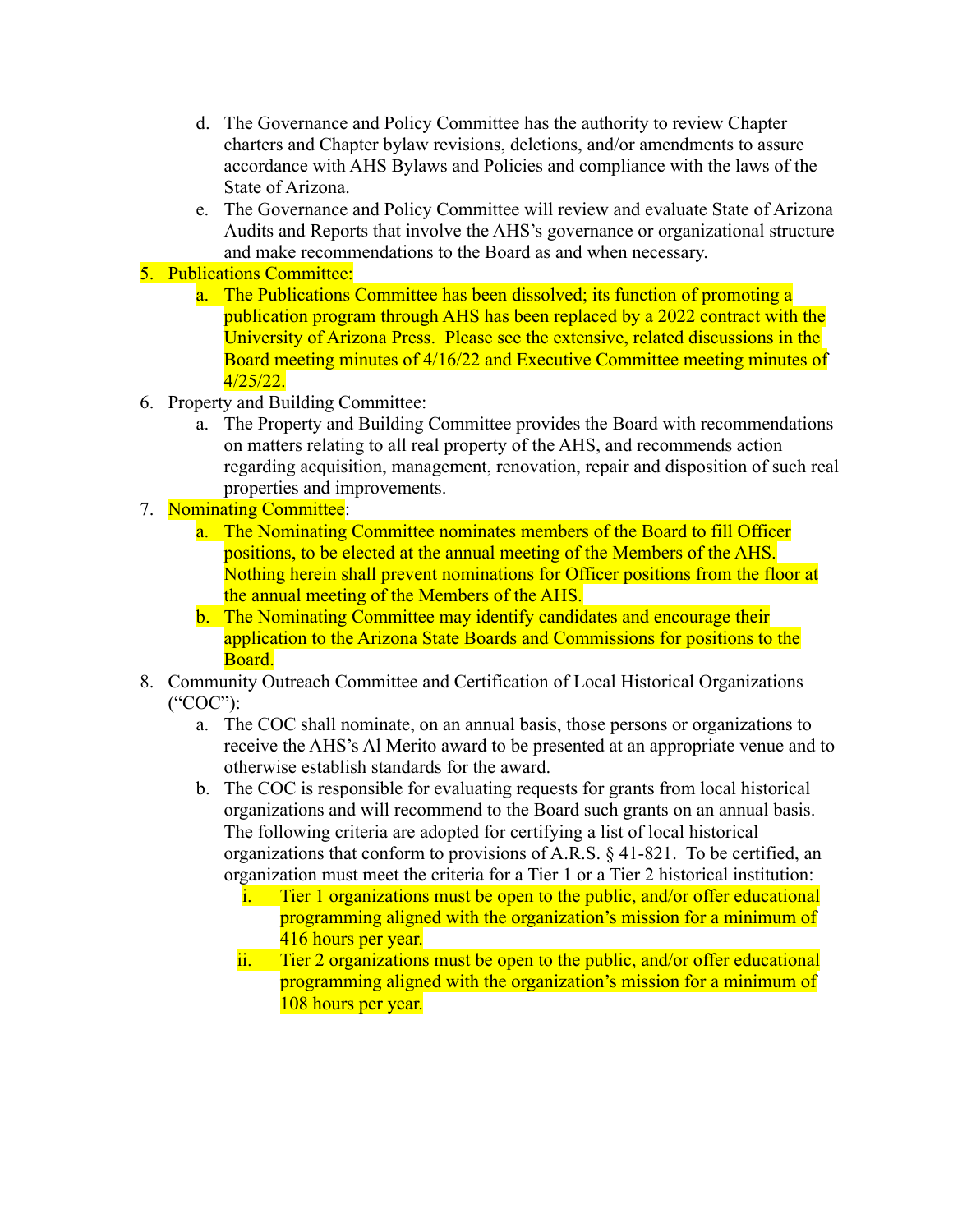Policy #10

Title: Veterans Admission Policy

Adopted: 2-1-2014 **Reviewed: 5-2022** Updated: 12-20-2019 1. The AHS shall provide discounted general admission to active duty military members and veterans equal to the discounted rate provided for seniors. The definition of a veteran, per the Veterans Administration is "a person who served in the active military, naval, or air service and who was discharged or released under conditions other than dishonorable."

Policy #11 Title: Mailing Lists

Adopted: 11-11-2006 Reviewed: Updated:

- 1.
- 2. The AHS shall exercise every attempt to protect the private and personal information of its membership and mailing lists.
- 3. The AHS shall comply with Arizona Public Records Law when information is requested.

Part V. Executive Director

Policy # 12

Title: Board and Executive Director

Adopted: 2005 Reviewed: 5-2022 Updated:

- 1. Appointment: The Executive Director is selected, appointed, employed on an "at will" basis, and reports to the Board.
- 2. The Executive Director shall be reviewed and evaluated on their annual performance by the Executive Committee.
- 3. The job description of the Executive Director is described in Appendix A.
- 4. Relationship with the Board:
	- a. The Executive Director is an ex officio non-voting member of the Board and all Board committees. In support of the Board, the Executive Director will develop plans and proposals for Board approval and assume responsibility for implementation and attainment of the Board's approved operational policies and goals.
	- b. The Executive Director answers to the Board in its collective decisions and may work alongside its individual members on dedicated projects, but does not answer to any one Board member in advance of or against a Board determination on a matter.
	- c. The Board may, upon notice to the Executive Director, clarify or change the boundary between policy and governance responsibility, and by doing so, change the latitude of choice delegated to the Executive Director. So long as any particular delegation is in place, the Board will respect and support the decisions of the Executive Director.
	- d. In addition, the Executive Director will oversee arrangements for Board and Committee meetings, including meeting notices and associated documents to ensure compliance with the Arizona Open Meeting Law.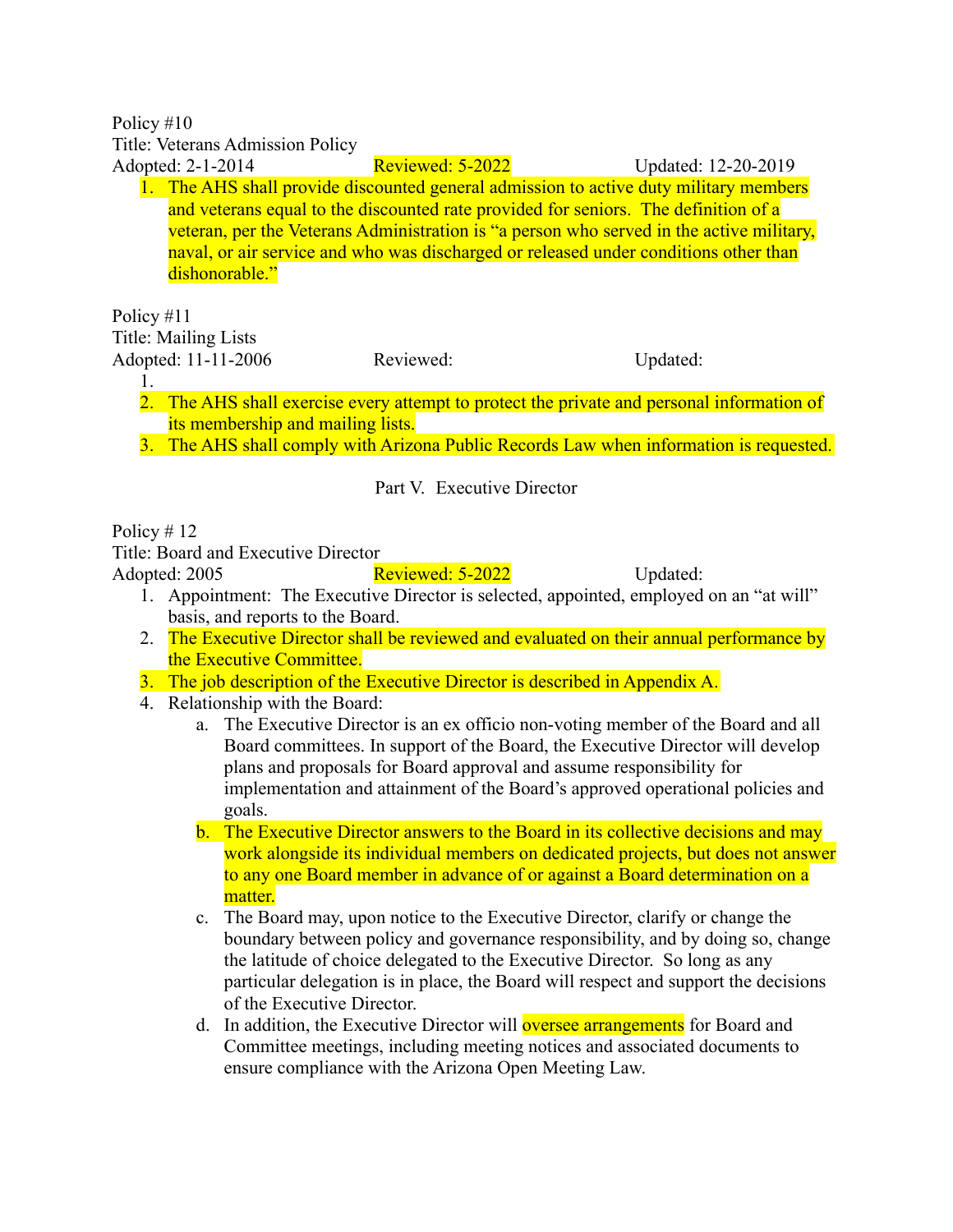Policy #13 Title: Expense Policy-Program Activities Adopted: Reviewed: 5-2022 Update

- 1. The Executive Director is responsible for the preparation of an annual budget for Program Activities for review and final approval by the Board. "Program Activities," shall include, without limitation, fund development activities such as exhibits, marketing, advertising, entertainment, meals, and promotions.
- 2. The Executive Director will establish and publish general guidelines to apply to expenditures for program activities.
- 3. The Executive Director will implement procedures to ensure all such payments are properly accounted for. All expenditures, to qualify for reimbursement, must be reported on a purchase order form and accompanied by receipts.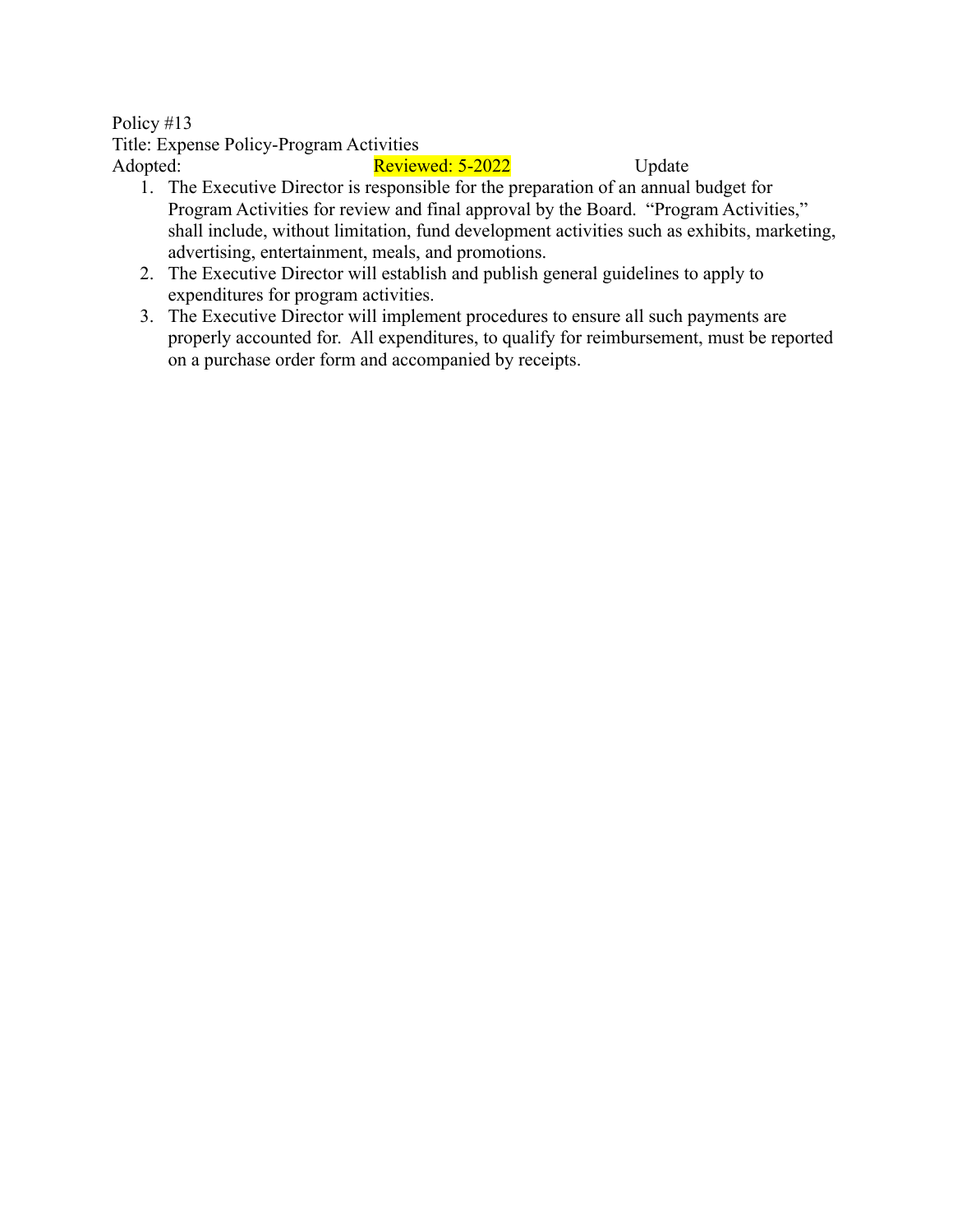# Appendix A. AHS Executive Director, Position Description

#### 1. General Responsibilities

#### The duties of the Executive Director are:

- 1. Within the limits of Arizona statutes governing the AHS, and the Bylaws and policies of the Board, operational responsibility for the AHS is delegated by the Board to the Executive Director with commensurate authority to implement the AHS's plans and programs that achieve targeted results. The Executive Director may delegate as appropriate certain aspects of those responsibilities, along with corresponding authority. Ultimate responsibility and accountability for the operation of the AHS remains with the Board and may not be delegated.
- 2. The Executive Director is responsible for directing and meeting the commitments and operational requirements of the AHS in accordance with guidelines, mission, goals and policies established by the Board. In support of this responsibility, the Executive Director will monitor and report to the Board a measured achievement evaluation of the AHS's stated organizational objectives, initiatives and financial results not less frequently than each scheduled Board meetings.
- 3. Within the stated policy guidelines, the Executive Director is authorized to exercise such initiatives and actions as, in his professional opinion, are necessary and appropriate to achieve outcomes approved by the Board. The Executive Director may consult with and receive legal advice from the Arizona Attorney General's office as necessary, however, any request for a formal opinion shall be authorized by the Board

The Executive Director is responsible for:

- 1. Planning, developing, coordinating, directing and managing all grant requests, financial gifts, donations of property and sponsorships from private and public sources.
- 2. Representing the AHS's interests, including professional associations, Federal and State government offices and the Arizona Governor and State Legislature.
- 3. Providing the necessary vision and personal leadership required to achieve the AHS's goals, plans and operational commitments, commensurate with prominent recognition within the museum profession.
- 4. Advocating statewide history related educational programs.
- 5. Providing advice and consultation related to State Historic Properties and monuments and to the State Historic Preservation Officer.
- 6. Maintaining integrity and high standards of professionalism in all operations, including, but not limited to, service to the public, acquisition, preservation, research, interpretation, and exhibitions.
- 7. Representing the organization before professional associations, the public and the legislature in a manner that enhances the prestige and credibility of the AHS.
- 8. Developing and monitoring of strategies and initiatives to fulfill the AHS's mission, increase audiences, and ensure financial stability and growth.
- 9. Approving and accepting monetary and non-monetary donations on behalf of the AHS.
- 10. Providing finance and human resources oversight through:
- 11. Reviewing monthly fiscal status reports with the Board of Directors.
- 12. Approving employee timesheets.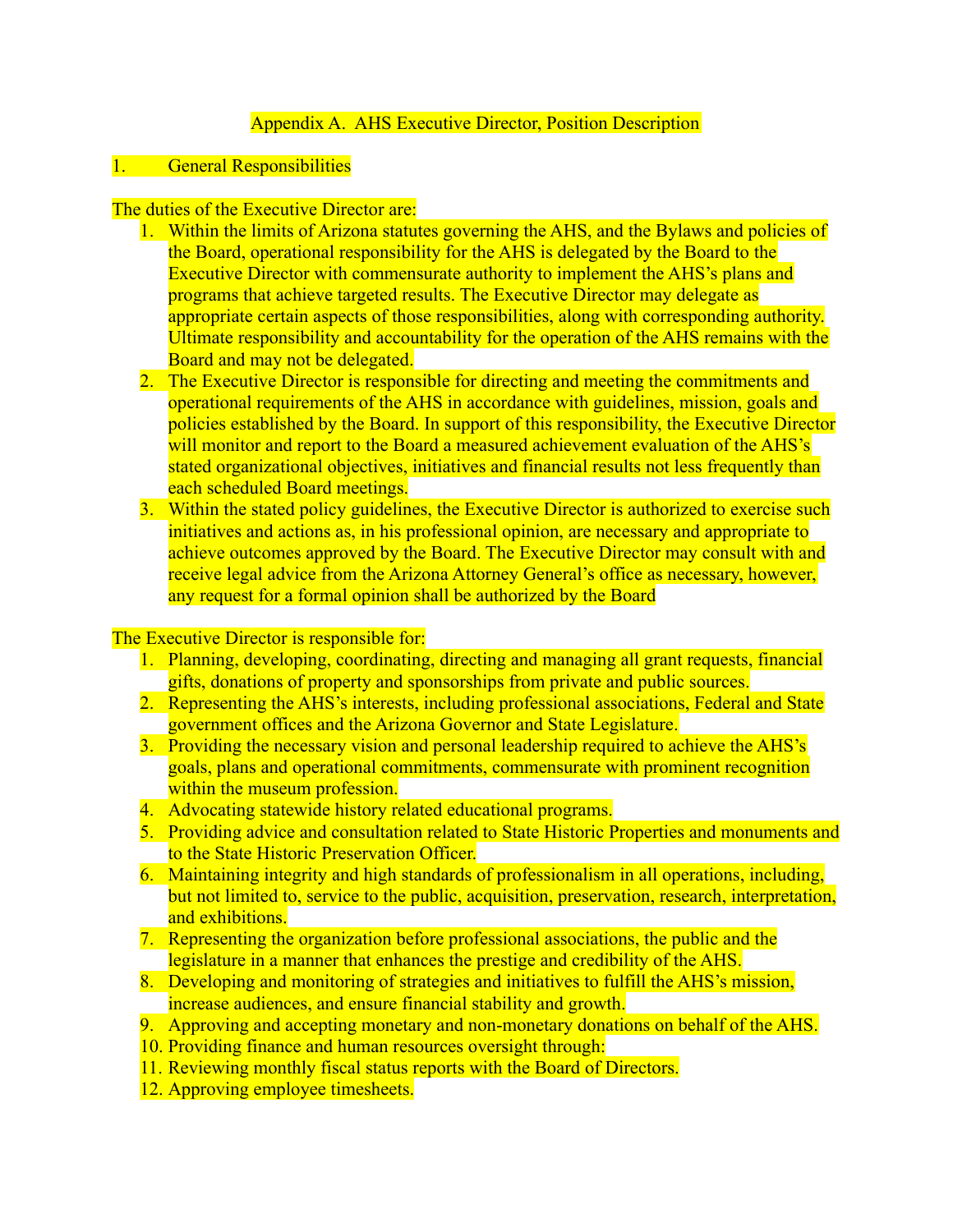- 13. Having responsibility for adherence to all ADOA policies.
- 14. Initiating, reviewing, evaluation and presentation of the annual budget and other budget requests to the Finance Committee, the Executive Committee, and the Board.
- 15. Assuming the ultimate responsibility for adherence to operating and capital budgets.
- 16. Supervision of the development and implementation of marketing plans to promote the AHS and its programs.
- 17. Interfacing with professional groups and continuing education programs.
- 18. Development of and remaining current on policies, laws, and best practices within the museum profession, through:
- 19. Participation in the AHS's public affairs and educational programs.
- 20. Programming activities, including:
- 21. Providing input for exhibitions, educational programs, and events.
- 22. Supporting research and assistance to curatorial staff for writing gallery guides, labels or other art related materials as needed or in areas of expertise.
- 23. Serving as leader or providing staff to manage and lead for travel trip.

### 2. Development

### 1. Planning

- a. Playing a key role in the fundraising activities of the organization, actively working with the Board of Directors to meet financial giving, capital campaign and sponsorship goals.
- b. Will develop long-term growth strategies for each museums' giving programs with a focus on growing support from individuals by identifying and cultivating prospective donors, both among existing members and new stakeholders.
- c. Initiates programs to solicit sponsors and underwriters for exhibitions, special events, educational programming, publications and other activities.
- d. Supervises periodic evaluation of membership levels and benefits, including appropriate recognition, naming opportunities, incentives, and acknowledgments and ensures fulfillment of benefits.

### 3. Annual Appeal.

1. Oversees an Annual Appeal campaign each year, including drafting the materials, coordinating the production and distribution, recording donations, acknowledging gifts, reporting results, and analyzing results to improve future campaigns.

### 4. Grants

- 1. Develops and oversees a grant writing program.
- 2. Supervises the submission of proposals for grants, sponsorships, or other financial support to identified prospects among corporate, foundation, and/or governmental funders.

#### 5. Planned Giving/Capital Endowment

- 1. Responsible for organizing and implementing a comprehensive capital gifts solicitation and implementation program.
- 2. Responsible for establishing and maintaining a planned giving program, periodically reminding members, volunteers, and the public of these opportunities.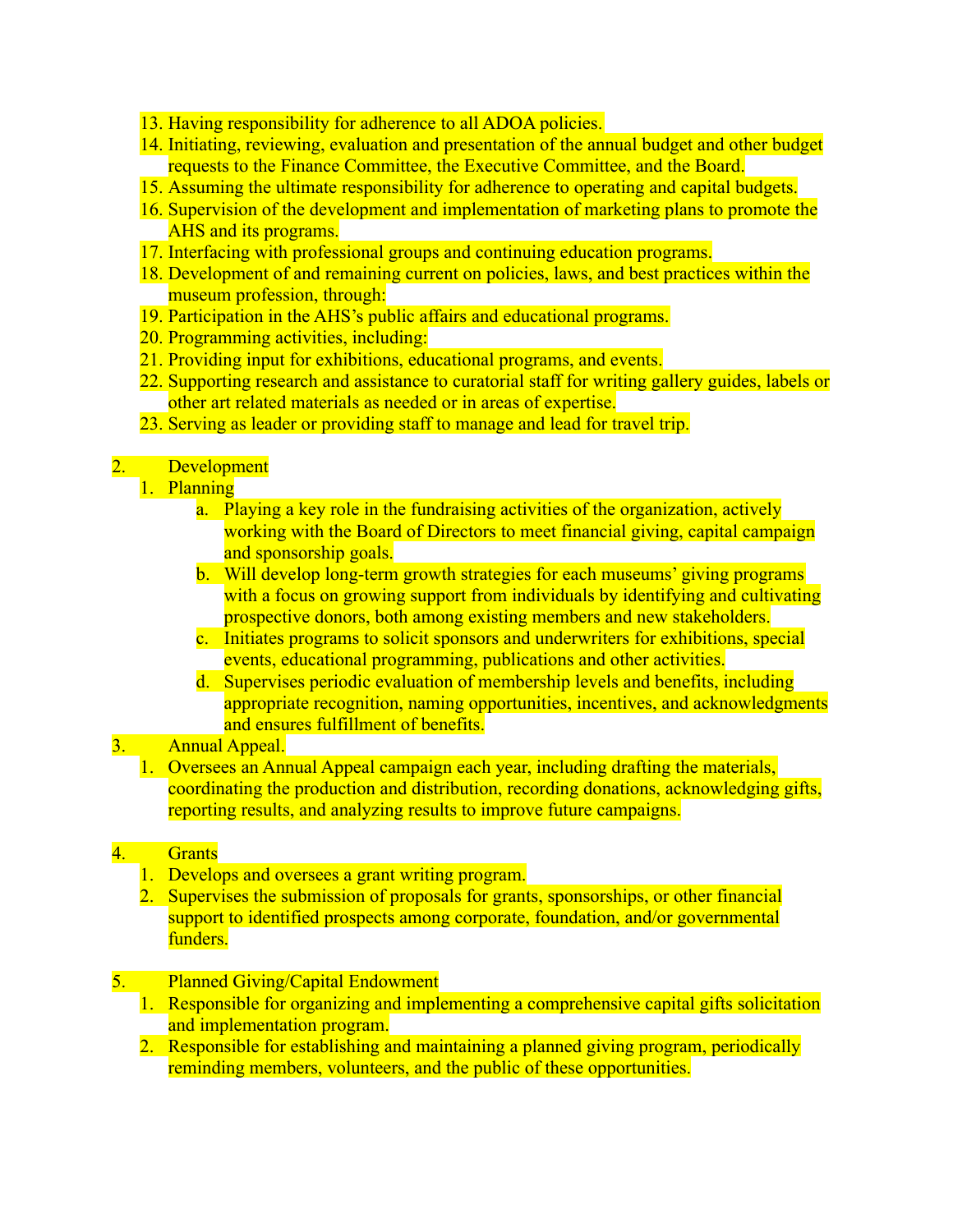- 3. Manage and direct the organization's capital and endowment campaign while simultaneously meeting operating budget requirements.
- 6. Prospective Donors
	- 1. With the aid of the Board and the staff, identify key prospects and develop individualized strategies to request major gifts.
	- 2. Work with the curatorial team to identify and solicit potential donors of collections and archival items.
	- 3. Host special fundraising events for prospective donors or existing funders as appropriate.
	- 4. Prepare and deliver presentations to potential grantors as needed or coordinate with the Board to deliver presentations as appropriate.
	- 5. Oversee special programs, travel opportunities, and other activities for major donors.
	- 6. Ensure that all contributors have been thanked appropriately and in a timely fashion.
	- 7. Publicize gifts to the organization, in accordance with donor wishes, to encourage additional donations.

# 7. Record Keeping / General

- 1. Overseeing the production and distribution of all solicitation materials.
- 2. Tracking the progress of all proposals and ensure that all fulfillment and reporting requirements for grants and sponsorships are met.
- 3. Ensuring that development records are reconciled with accounting records, kept confidential, and that processing and documentation of donations is done in accordance with IRS requirements.
- 4. Establishing, maintaining, and updating individual donor, sponsor, and foundation files, databases, records, and/or other documents related to development.
- 5. Researching and developing potential technology-based fundraising strategies.
- 6. Developing and maintaining relationships with professionals in the giving, financial, and estate planning communities.
- 7. Maintaining current knowledge of new developments affecting donations, taxation of gifts, estate planning and the general philanthropic environment.

### 8. Relationships – Employees

- 1. Assuming responsibility and accountability for all personnel actions involving staff and consultants.
- 2. Ensuring that employees understand the mission and goals of the organization, maintain building and collection security, maintain cleanliness of facilities, handle and care for the collection appropriately, and project a warm and friendly attitude toward guests and staff.
- 3. Conducting regular staff meetings to ensure communication of information throughout the organization.
- 4. Overseeing the human resource functions within the organization to include hiring, termination, employee review, employee goal setting, salary treatment recommendations, attendance records, training, and adherence to applicable laws, policies, and procedures for all staff.
- 9. Relationships Docents/Volunteers/Volunteer Boards
	- 1. Overseeing recognition and appreciation for all docents and volunteers.